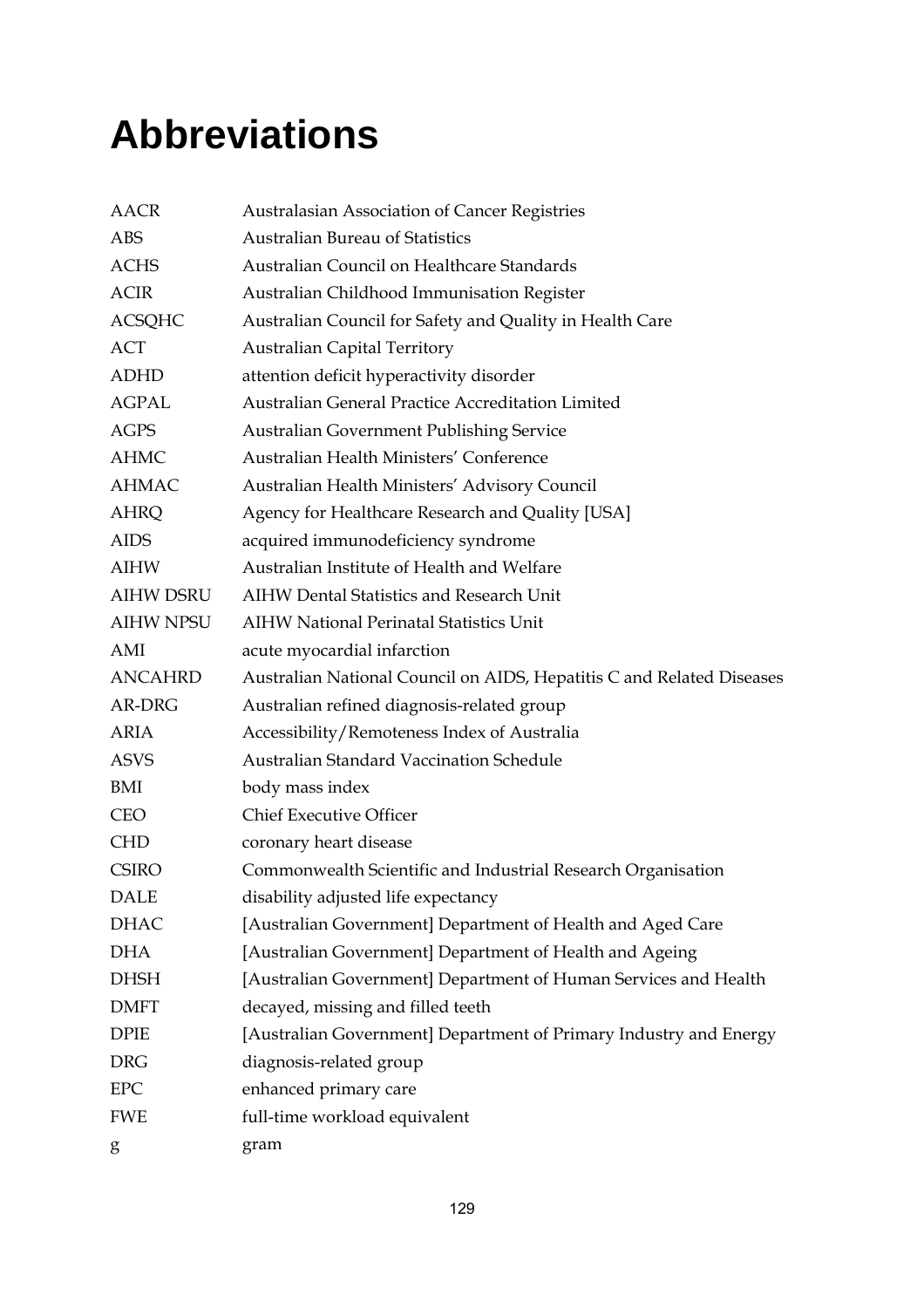| <b>GDP</b>    | gross domestic product                                                                                                                                                                                            |  |
|---------------|-------------------------------------------------------------------------------------------------------------------------------------------------------------------------------------------------------------------|--|
| <b>GISCA</b>  | National Key Centre for the Applications of Geographical Information<br>Systems                                                                                                                                   |  |
| GP            | general practitioner                                                                                                                                                                                              |  |
| <b>GPA</b>    | General Practice Australia                                                                                                                                                                                        |  |
| <b>GST</b>    | goods and services tax                                                                                                                                                                                            |  |
| <b>HALE</b>   | healthy life expectancy                                                                                                                                                                                           |  |
| HbA1c         | glycosylated haemoglobin                                                                                                                                                                                          |  |
| <b>HDL</b>    | high density lipoprotein                                                                                                                                                                                          |  |
| <b>HEDIS</b>  | Health Plan Employer Data and Information Set                                                                                                                                                                     |  |
| <b>HIV</b>    | human immunodeficiency virus                                                                                                                                                                                      |  |
| HIV/AIDS      | human immunodeficiency virus/acquired immunodeficiency syndrome                                                                                                                                                   |  |
| $ICD-9$       | the World Health Organization's International Classification of Diseases,<br>9th Revision                                                                                                                         |  |
| $ICD-10$      | the World Health Organization's International Statistical Classification of<br>Diseases and Related Health Problems [otherwise known as the<br>International Classification of Diseases], 10th Revision           |  |
| ICD-9-CM      | Official NCC Australian Version of the International Classification of<br>Diseases, 9th Revision, Clinical Modification                                                                                           |  |
| ICD-10-AM     | International Statistical Classification of Diseases and Related Health<br>Problems, 10th Revision, Australian Modification, developed by the<br>[Australian] National Centre for Classification in Health (NCCH) |  |
| <b>IFRAC</b>  | admitted patient fraction                                                                                                                                                                                         |  |
| <b>ISO</b>    | International Organization for Standardization                                                                                                                                                                    |  |
| <b>JCAHO</b>  | Joint Commission on Accreditation of Healthcare Organisations                                                                                                                                                     |  |
| $K-10$        | Kessler 10                                                                                                                                                                                                        |  |
| LOTE          | language other than English                                                                                                                                                                                       |  |
| <b>MBS</b>    | Medicare Benefits Schedule                                                                                                                                                                                        |  |
| ml            | millilitre                                                                                                                                                                                                        |  |
| <b>NATA</b>   | National Association of Testing Authorities                                                                                                                                                                       |  |
| <b>NCHECR</b> | National Centre in HIV Epidemiology and Clinical Research                                                                                                                                                         |  |
| <b>NCQA</b>   | National Committee on Quality Assurance [USA]                                                                                                                                                                     |  |
| <b>NHMRC</b>  | National Health and Medical Research Council                                                                                                                                                                      |  |
| <b>NHPA</b>   | National Health Priority Area                                                                                                                                                                                     |  |
| <b>NHPC</b>   | National Health Performance Committee                                                                                                                                                                             |  |
| <b>NHS</b>    | National Health Service [of England & Wales]                                                                                                                                                                      |  |
| <b>NPHPG</b>  | National Public Health Partnership Group                                                                                                                                                                          |  |
| <b>NSW</b>    | New South Wales                                                                                                                                                                                                   |  |
| NT            | Northern Territory                                                                                                                                                                                                |  |
| <b>OECD</b>   | Organisation for Economic Co-operation and Development                                                                                                                                                            |  |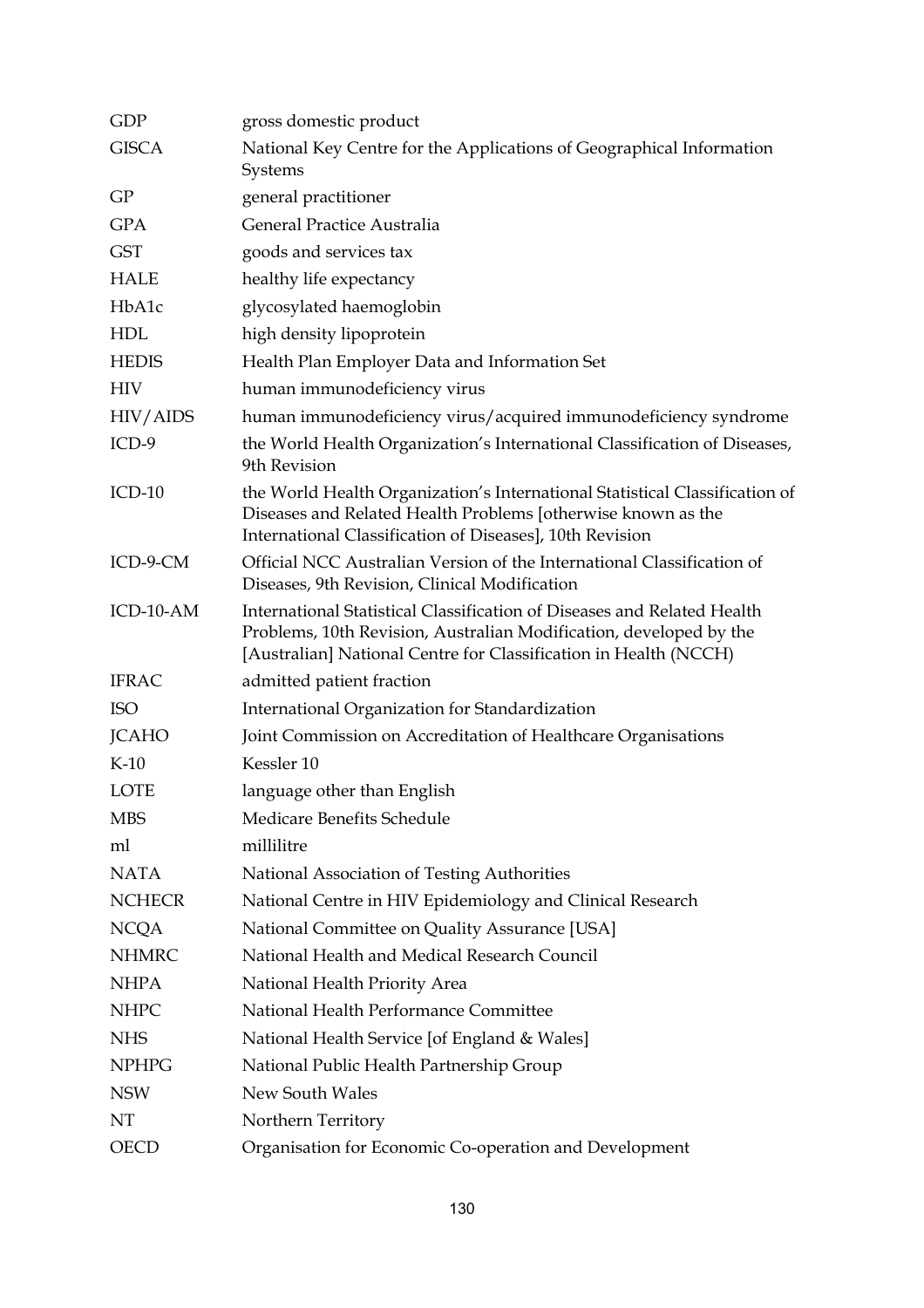| <b>PBS</b>     | <b>Pharmaceutical Benefits Scheme</b>                                        |
|----------------|------------------------------------------------------------------------------|
| PIP            | Practice Incentives Program                                                  |
| <b>PPH</b>     | potentially preventable hospitalisation                                      |
| ppm            | parts per million                                                            |
| Qld            | Queensland                                                                   |
| <b>RACGP</b>   | Royal Australian College of General Practitioners                            |
| <b>RCS</b>     | <b>Residential Classification Scale</b>                                      |
| <b>RRMA</b>    | rural, remote or metropolitan area                                           |
| <b>RSE</b>     | relative standard error                                                      |
| <b>RSI</b>     | relative stay index                                                          |
| <b>SA</b>      | South Australia                                                              |
| <b>SCRCSSP</b> | Steering Committee for the Review of Commonwealth/State Service<br>Provision |
| <b>SEIFA</b>   | socioeconomic index for areas                                                |
| <b>SIC</b>     | <b>Statistical Information Committee</b>                                     |
| <b>SIDS</b>    | sudden infant death syndrome                                                 |
| <b>SWPE</b>    | standardised whole patient equivalent                                        |
| Tas            | Tasmania                                                                     |
| <b>UCSF</b>    | University of California, San Francisco                                      |
| <b>URTI</b>    | upper respiratory tract infection                                            |
| Vic            | Victoria                                                                     |
| <b>WA</b>      | Western Australia                                                            |
| <b>WHO</b>     | World Health Organization                                                    |
|                |                                                                              |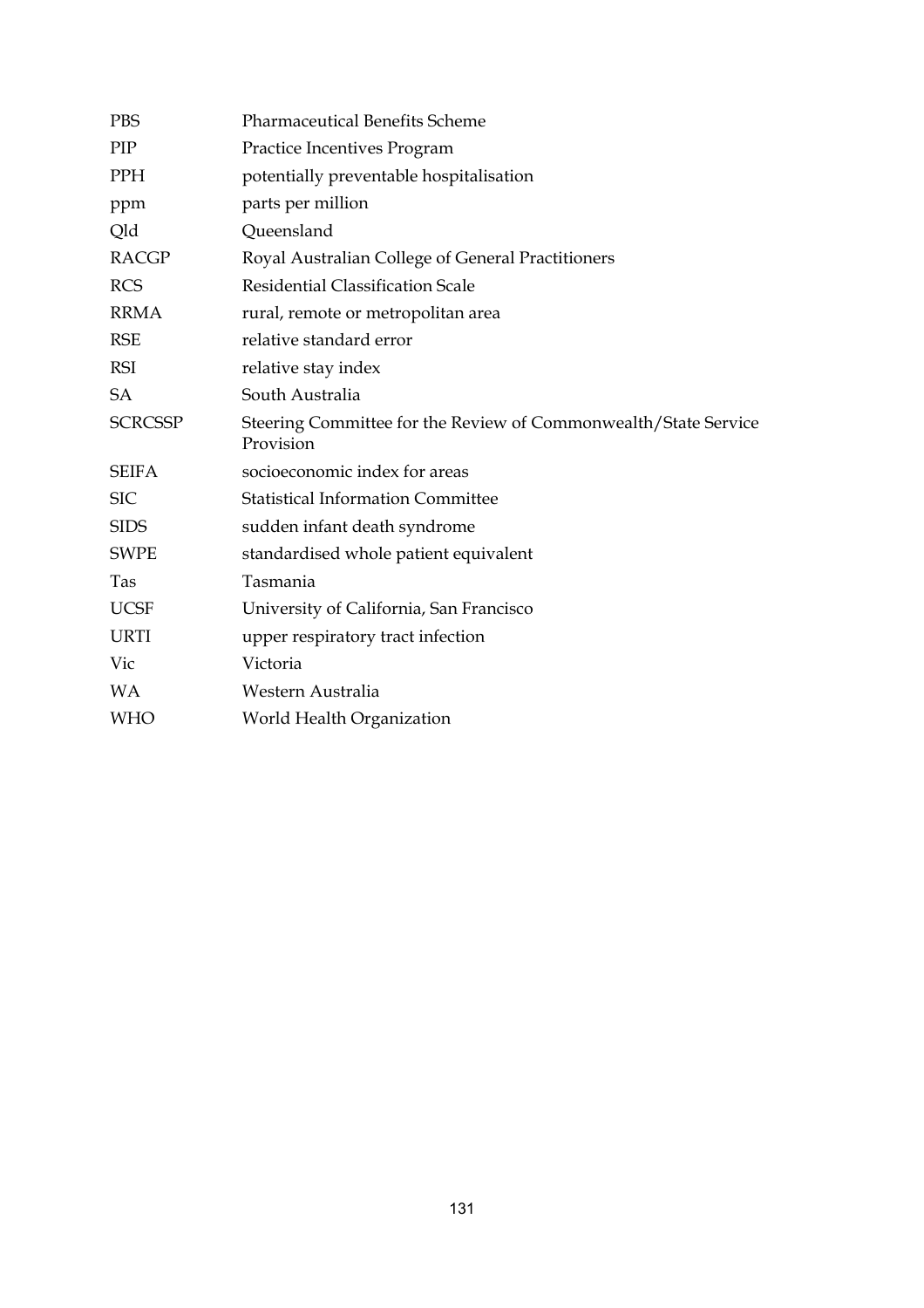## **References**

ABS 1994. Deaths Australia 1993. ABS Cat. no. 3302.0. Canberra: ABS.

ABS (Australian Bureau of Statistics) 1997a. 1995 National Health Survey: asthma and other respiratory conditions. ABS Cat. no. 4373.0. Canberra: ABS.

ABS 1997b. 1995 National Health Survey: summary of results, Australia. ABS Cat. no. 4364.0. Canberra: ABS.

ABS 1998. Mental health and wellbeing: profile of adults, Australia 1997. ABS Cat. no. 4326.0. Canberra: ABS.

ABS 1999. Survey of disability, ageing and carers, 1998. ABS Cat. no. 4430.0. Canberra: ABS.

ABS 2001a. Deaths Australia 2000. ABS Cat. no. 3302.0. Canberra: ABS.

ABS 2001b. Outcomes of ABS views on remoteness consultation, Australia. Information Paper. ABS Cat. no. 1244.0.00.001. Canberra: ABS.

ABS 2002a. Australian social trends 2002. ABS Cat. no. 4102.0. Canberra: ABS.

ABS 2002b. Births Australia 2001. Cat. no. 3301.0. Canberra: ABS.

ABS 2002c. Deaths Australia 2001. Cat no. 3302.0. Canberra: ABS.

ABS 2002d. Measuring Australia's progress. ABS Cat. no. 1370.0. Canberra: ABS.

ABS 2002e. National Health Survey 2001: summary of results, Australia. ABS Cat. no. 4364.0. Canberra: ABS.

ABS 2002f. National Health Survey: Aboriginal and Torres Strait Islander results, Australia 2001. ABS Cat. no. 4715.0. Canberra: ABS.

ABS 2003a. Australian social trends, 2003. Cat. no. 4102.0. Canberra: ABS.

ABS 2003b. Household income and income distribution 2000–01. ABS Cat. no. 6523.0. Canberra: ABS.

ABS 2003c. Information paper—use of the Kessler psychological distress scale in ABS health surveys. ABS Cat. no. 4817.0.55.001. Canberra: ABS.

ABS & AIHW (Australian Institute of Health and Welfare) 2001. The health and welfare of Australia's Aboriginal and Torres Strait Islander peoples, 2001. ABS Cat. no. 4704.0, AIHW Cat. no. IHW 6. Canberra: ABS.

ABS & AIHW 2003. The health and welfare of Australia's Aboriginal and Torres Strait Islander peoples 2003. ABS Cat. no. 4704.0. AIHW Cat. no. IHW11. Canberra: ABS & AIHW.

ABS: Davis E, Beer J, Gligora C, Thorn A 2001. Accounting for change in disability and severe restriction, 1981–1988. Working papers in social and labour statistics. Working paper no. 2001/1. Canberra: ABS.

Australian Centre for Asthma Monitoring 2003. Asthma in Australia 2003. AIHW Asthma Series 1. AIHW Cat. no. ACM1. Canberra: AIHW.

ACSQHC (Australian Council for Safety and Quality in Health Care) 2003. National Action Plan update July 2003. Canberra: ACSQHC.

AHRQ (Agency for Healthcare Research and Quality) 2001. AHRQ Quality indicators— Guide to prevention quality indicators: hospital admission for ambulatory care sensitive conditions. AHRQ Pub. no. 02-R0203. Rockville, MD: Agency for Healthcare Research and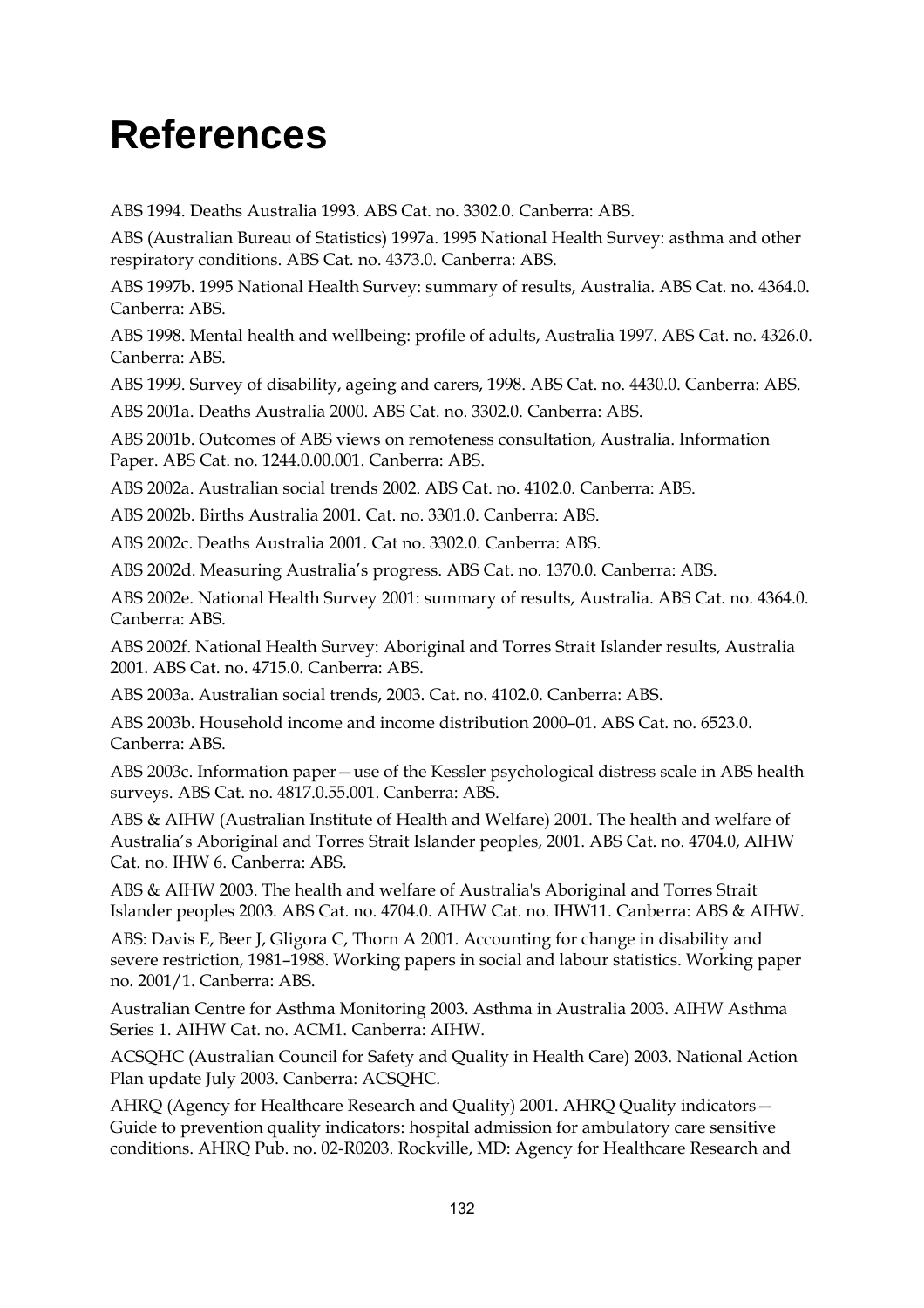Quality. Available at:

http://www.qualityindicators.ahrq.gov/downloads/pub/ahrqqi/pqi\_guide\_rev2.pdf

AHRQ 2002. AHRQ Quality indicators—guide to inpatient quality indicators: quality of care in hospitals—volume, mortality, and utilization. AHRQ Pub. no. 02-RO204. Rockville, MD: AHRQ. Revision 2 (September 4, 2003). Available at:

http://www.qualityindicators.ahrq.gov/downloads/pub/inpatqi/iqi\_guide\_rev2.pdf

AHRQ 2003. AHRQ Quality indicators—guide to patient safety indicators. AHRQ Pub.03- R203. Rockville, MD: AHRQ. Available at:

http://www.qualityindicators.ahrq.gov/downloads/pub/psi/psi\_guide\_rev1.pdf

AIHW & AACR (Australasian Association of Cancer Registries) 2001. Cancer survival in Australia, 2001. Part 1: National summary statistics. Cancer Series no. 18. AIHW Cat. no. CAN 13. Canberra: AIHW.

AIHW & AACR 2002. Cancer in Australia 1999. AIHW Cat. no. CAN 15. Canberra: AIHW (Cancer Series no. 20).

AIHW & AACR 2003. Cancer survival in Australia, 1992–1997: geographic categories and socioeconomic status. Cancer Series no. 22 AIHW Cat. no. CAN 17. Canberra: AIHW.

AIHW (Australian Institute of Health and Welfare) 1998. Breast and cervical cancer screening in Australia 1996–97. Cancer Series no. 8. AIHW Cat. no. CAN 3. Canberra: AIHW.

AIHW 1999a. Australia's welfare 1999. Canberra: AIHW.

AIHW 1999b. Indigenous mothers and their babies 1994–1996. Perinatal Statistics Series no. 84. Sydney: AIHW National Perinatal Statistics Unit.

AIHW 1999c. Older Australia at a glance. AIHW Cat. no. AGE 12. Canberra: AIHW.

AIHW 2000a. BreastScreen Australia achievement report 1997–1998. Cancer Series no. 13. AIHW Cat. no. CAN 8. Canberra: AIHW.

AIHW 2000b. Cervical screening in Australia 1997–1998. Cancer Series number 14. AIHW Cat. no. CAN 9. Canberra: AIHW.

AIHW 2000c. Disability and ageing: Australian population patterns and implications. Disability Series. AIHW Cat. no. DIS 19. Canberra: AIHW.

AIHW 2001a. Australia's welfare 2001. Canberra: AIHW.

AIHW 2001b. Heart, stroke and vascular diseases—Australian facts 2001. Cardiovascular Disease Series no. 14. AIHW Cat. no. CVD 13. Canberra: AIHW, National Heart Foundation of Australia, National Stroke Foundation of Australia.

AIHW 2001c. National health data dictionary. Version 10. AIHW Cat. no. HWI 30. Canberra: AIHW.

AIHW 2002a. 2001 National Drug Strategy Household Survey: detailed findings. Drug Statistics Series no. 11. AIHW Cat. no. PHE 41. Canberra: AIHW

AIHW 2002b. Australia's health 2002. Canberra: AIHW.

AIHW 2002c. Australian hospital statistics 2000–01. AIHW Cat. no. HSE 20. Canberra: AIHW (Health Services Series no. 19).

AIHW 2002d. Cervical screening in Australia 1998–1999. AIHW Cat. no. CAN 11. Canberra: AIHW (Cancer Series no. 16).

AIHW 2002e. Diabetes: Australian facts 2002. AIHW Cat. no. CVD 20 (Diabetes Series no.3). Canberra: AIHW.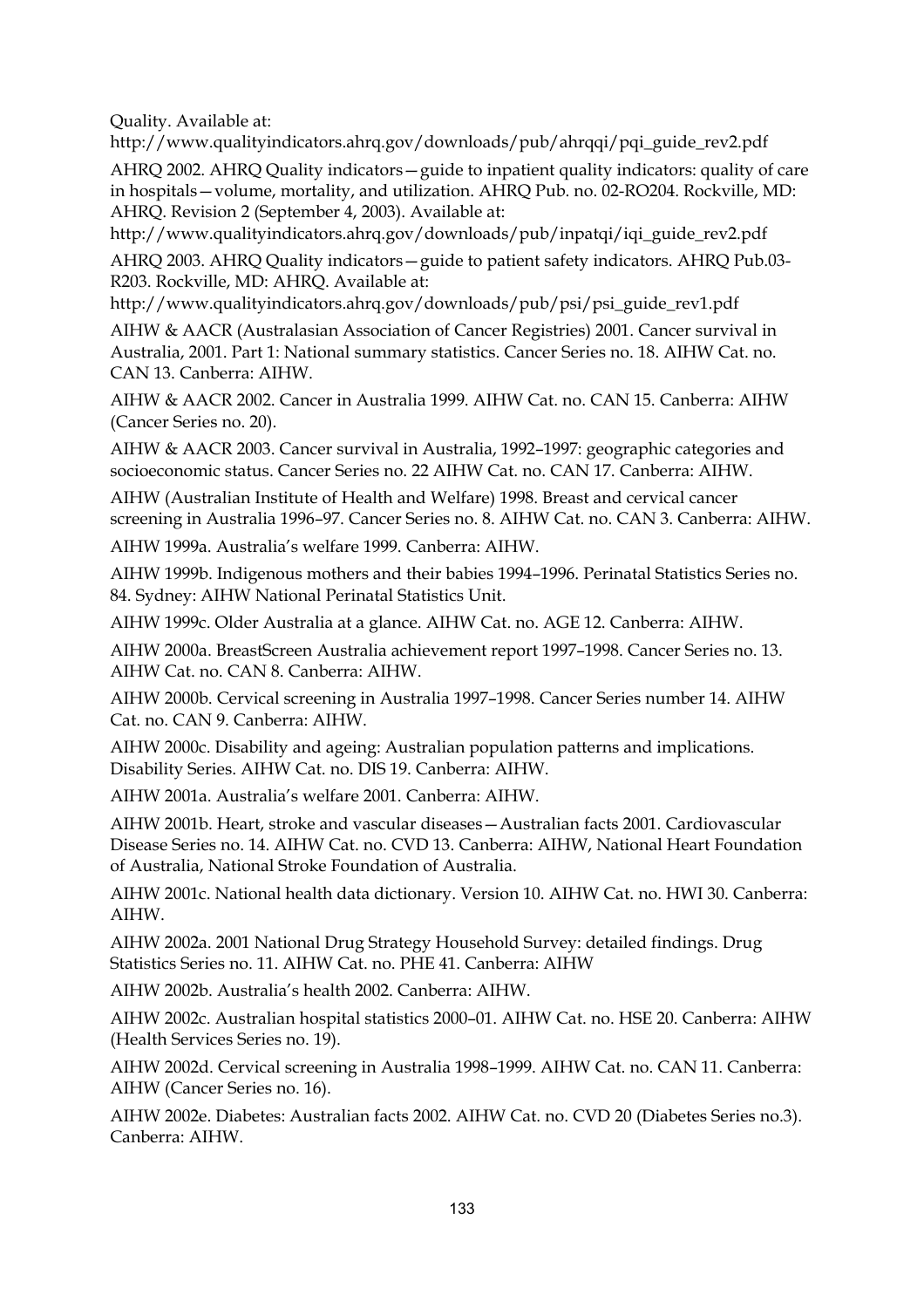AIHW 2002f. Health expenditure Australia 2000–01. Health and Welfare Expenditure Series no. 14. Cat. no. HWE 20. Canberra: AIHW.

AIHW 2002g. National public health expenditure report 1999–00. Health and Welfare Expenditure Series. AIHW Cat. no. HWE 22. Canberra: AIHW.

AIHW 2003a. 2002 Influenza vaccine survey, April 2003. AIHW Cat. no. PHE 46. Canberra: AIHW.

AIHW 2003b. Australian hospital statistics 2001–02. AIHW Cat. no. HSE 25. Canberra: AIHW (Health Services Series no. 20).

AIHW 2003c. Cervical screening in Australia 1999–2000. Cancer Series no. 21. AIHW Cat. no. 16. Canberra: AIHW. Viewed 2 April 2003. Available at: http://www.aihw.gov.au/publications

AIHW 2003d. Health expenditure Australia 2001–02. Health and Welfare Expenditure Series no.17. AIHW Cat. no. HWE 24. Canberra: AIHW.

AIHW 2003e. Rural, regional and remote health: a study on mortality. AIHW Cat. no. PHE 45. Canberra: AIHW (Rural Health Series no. 2)

AIHW 2003f. Statistics on drug use in Australia 2002. AIHW Cat. no. PHE 43. Canberra: AIHW (Drug Statistics Series no. 12).

AIHW: Armstrong T, Bauman A and Davies J 2000. Physical activity patterns of Australian adults. Results of the 1999 National Physical Activity Survey. Canberra: AIHW.

AIHW: Bennett SA, Magnus P & Gibson D (2004). Obesity trends in older Australians. Bulletin no. 12, AIHW Cat. no. AUS 42. Canberra: AIHW.

AIHW: Britt H, Miller GC, Knox S, Charles J, Valenti L, Henderson J et al. 2001. General practice activity in Australia 2000–01. AIHW Cat. no. GEP 8. Canberra: AIHW (General Practice Series no. 8).

AIHW: Britt H, Miller GC, Knox S, Charles J, Valenti L, Henderson J et al. 2002. General practice activity in Australia 2001–02. General Practice Series no. 10. AIHW Cat. no. GEP 10. Canberra: AIHW.

AIHW: de Looper M & Bhatia K 2001. Australian health trends 2001. AIHW Cat. no. PHE 24. Canberra: AIHW.

AIHW: Ford J, Nassar N, Sullivan EA, Chambers G & Lancaster P 2003. Reproductive health indicators Australia 2002. AIHW Cat. no. PER 20. Canberra: AIHW NPSU.

AIHW: Henderson J, Pan Y, Britt H, Charles J, Miller GC, Knox S 2002. Cardiovascular problems and risk behaviours among patients at general practice encounters in Australia 1998–00. AIHW Cat. no. GEP 9. Canberra: AIHW (General Practice Series no. 9).

AIHW: Jamrozik K, Dobson A, Hobbs M, McElduff P, Ring I, D'Este K & Crome M 2001. Monitoring the incidence of cardiovascular disease in Australia. AIHW Cat. no. CVD 16. Canberra: AIHW (Cardiovascular Disease Series no. 17).

AIHW: Mathers C, Vos T & Stevenson C 1999. The burden of disease and injury in Australia. AIHW Cat. no. PHE 17. Canberra: AIHW.

AIHW: Mathur S 2002. Epidemic of coronary heart disease and its treatment in Australia. Cardiovascular Disease Series no. 20. AIHW Cat. no. CVD21. Canberra: AIHW.

AIHW: McElduff P, Dobson A, Jarozik K & Hobbs M 2002. The WHO MONICA Study, Australia, 1984–93: a summary of the Newcastle and Perth MONICA Projects. Cardiovascular Disease Series no. 13. AIHW Cat. no. CVD 11. Canberra: AIHW.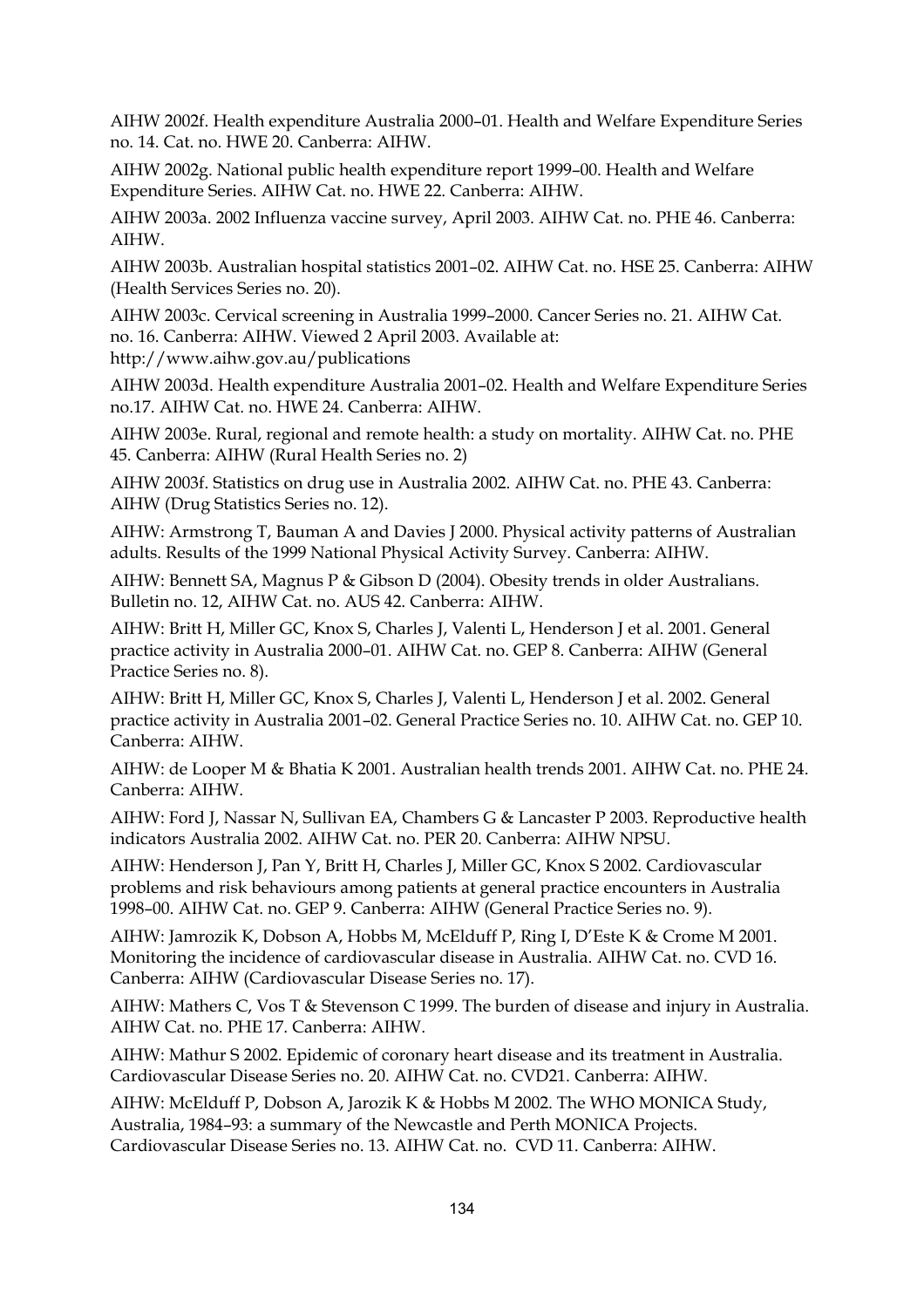AIHW: Miller M & Draper G 2001. Statistics on drug use in Australia 2000. AIHW Cat. no. PHE 30. Canberra: AIHW.

AIHW: Nassar N, Sullivan EA 2001. Australia's mothers and babies 1999. AIHW Cat. no. PER 19. Perinatal Statistics Series no. 11. Sydney: AIHW National Perinatal Statistics Unit.

AIHW: Waters AM 1993. Assessment of self-reported height and weight and their use in the determination of body mass index. Canberra: AIHW.

AIHW DSRU (Dental Statistics and Research Unit) 1999. Australia's oral health and dental services. Dental statistics and research series no. 18. AIHW Cat. no. DEN-13. Adelaide: AIHW DSRU.

AIHW NPSU (National Perinatal Statistics Unit): Day P, Sullivan EA, Lancaster PAL 1999. Indigenous mothers and their babies Australia 1994–1996. Perinatal Statistics Series no. 8. Sydney: AIHW NPSU.

AIHW NPSU 2003. Australia's mothers and babies 2000. Perinatal Statistics Series no. 12. AIHW Cat. no. PER 21. Canberra: AIHW NPSU.

Anderson G & Hussey PS 2002. Comparing health system performance in OECD countries. Health Affairs 20(3):219–32.

Andrews G & Slade T 2001. Interpreting scores on the Kessler psychological distress scale (K10). Australian and New Zealand Journal of Public Health 2001 25(6):494–7.

Armfield JM, Roberts-Thomson KF & Spencer AJ 2003. The Child Dental Health Survey, Australia 1999: trends across the 1990s. AIHW Cat. no. DEN 95. Adelaide: The University of Adelaide (AIHW Dental Statistics and Research Series no. 27).

Australian Government Actuary 1999. Australian life tables 1995–1997. Canberra: Australian Government Actuary.

Australian National Council on AIDS, Hepatitis C and Related Diseases 2002. Estimates and projections of the hepatitis C virus epidemic in Australia. Sydney: National Centre in HIV Epidemiology and Clinical Research, Hepatitis C Sub-Committee, Hepatitis C virus Projections Working Group.

Available at: <www.health.gov.au/pubhlth/publicat/hac.htm>.

Bodenheimer T, 1997. The Oregon Health Plan: lessons for the nation. New England Journal of Medicine, 337(9):651-655 and 337(10):720-723

Billings J, Zeitel L, Lukomnick J, et al. 1993. Impact of socioeconomic status on hospital use in New York City. Health Affairs 12(1):162–73.

Bindman AB, Grumbach K, Osmond D, et al. 1995. Preventable hospitalizations and access to health care. JAMA 274(4):305–11.

Blendon RJ, Schoen C, DesRoches C et al. 2002. Inequities in health care: a five-country survey. Health Affairs 21(3):182–191.

Blendon RJ, Schoen C, DesRoches C et al. 2003. Common concerns amid diverse systems: health care experiences in five countries. Health Affairs 22(3):106–121.

Bunker JP 1995. Medicine matters after all. Journal of the Royal College of Physicians London 1995 Mar–Apr; 29(2): 105-12.

Capewell S, Beaglehole R, Seddon M, McMurray J 2000. Explanation for the decline in coronary heart disease mortality rates in Auckland, New Zealand, between 1982 and 1993. Circulation 102:1511–1516.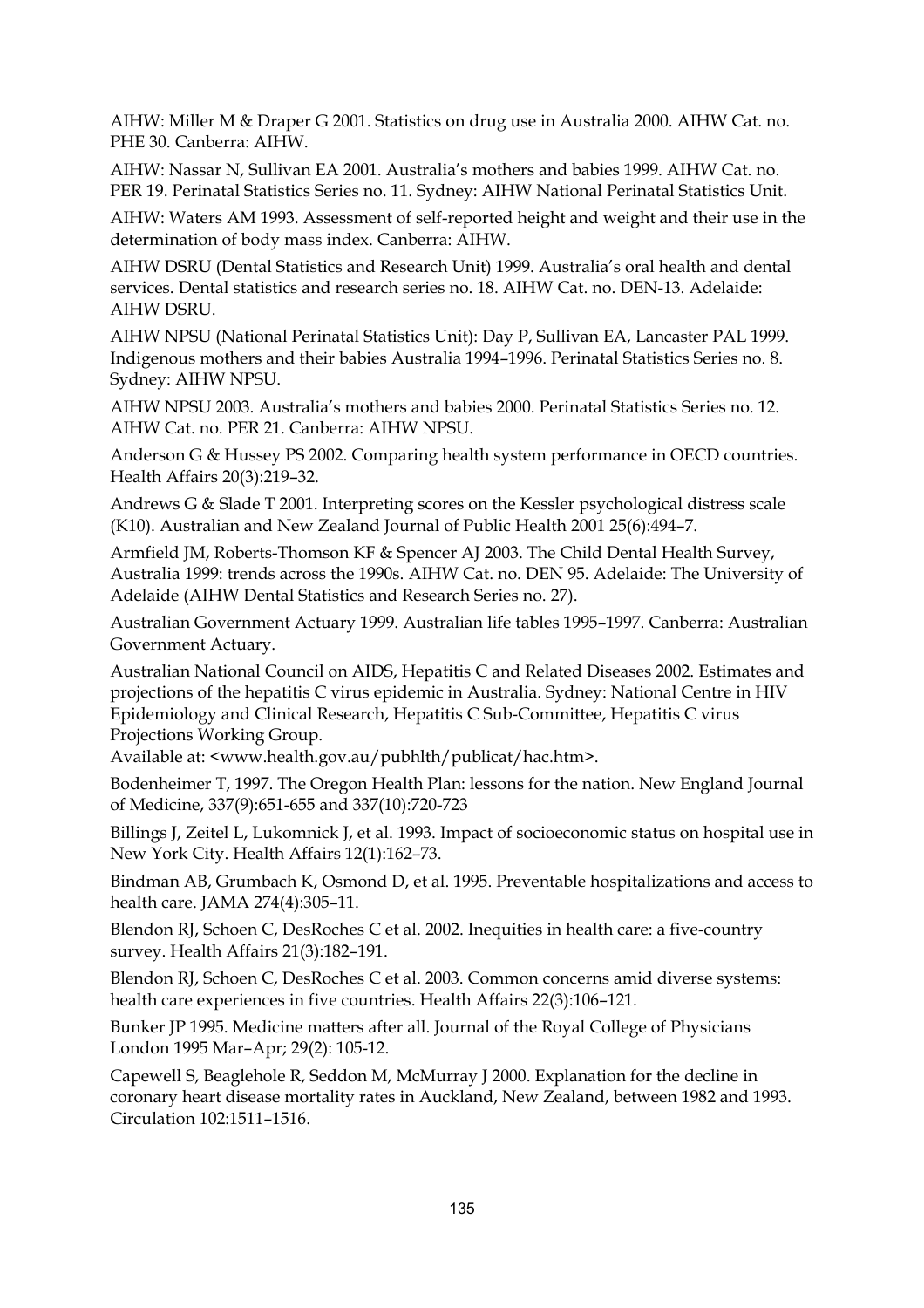Children's Health Development Foundation SA 1998. Australian guide to healthy eating. Consumer booklet prepared by the Children's Health Development Foundation SA, funded by the Commonwealth Department of Health & Family Services under the National Food and Nutrition Policy Program. Canberra: Commonwealth Department of Health & Family Services.

Commonwealth Department of Health and Aged Care 2000. The Australian health care system—an outline. Canberra: Commonwealth Department of Health and Aged Care.

Commonwealth Department of Health and Aged Care & AIHW 1999. National Health Priority Areas Report: Diabetes mellitus 1998. AIHW Cat. no. PHE 10. Canberra: Commonwealth Department of Health and Aged Care & AIHW.

Commonwealth Department of Health and Ageing 2002a. Department of Health and Ageing Annual Report 2001–2002. Canberra: Commonwealth Department of Health and Ageing, 97–98.

Commonwealth Department of Health and Ageing 2002b. Medicare statistics 1984/85 to 2001/02. Canberra: Department of Health and Ageing.

Commonwealth Department of Health and Family Services & AIHW 1998. National Health Priority Areas report on cancer control 1997. AIHW Cat. no. PHE 4. Canberra : DHFS and AIHW.

Cook P, Rutishauser IHE & Seelig M 2001. Comparable data on food and nutrient intake and physical measurements from the 1983, 1985 and 1995 national nutrition surveys. Canberra: Commonwealth Department of Health and Aged Care.

Deeble J 1999. Resource allocation in public health: an economic approach. Melbourne: National Public Health Partnership.

DHAC (Department of Health and Aged Care) & GISCA (National Key Centre for the Applications of Geographical Information Systems) 1999. Accessibility/Remoteness Index of Australia (ARIA). Occasional papers series no. 6. Canberra: DHAC.

Dobson AJ 1987. Trends in cardiovascular risk factors in Australia, 1966–1983: evidence from prevalence surveys. Community Health Studies 11(1):2–14.

Doll R & Smith PG 1982. Comparison between cancer registries: age-standardised rates. In: Waterhouse J, Shanmugaratnum K & Muir C (eds). Cancer incidence in five continents. Volume IV, Scientific Publications no. 42. Lyon: International Agency for Research on Cancer, Chapter 11.

DPIE (Department of Primary Industry and Energy) & DHSH (Department of Human Services and Health) 1994. Rural, remote and metropolitan areas classification. 1991 Census edition. Canberra: AGPS.

Duckett SJ 2001. The Australian health care system. Oxford University Press: Oxford.

European Observatory on Health Care Systems 2001. Health care systems in transition: Australia. Copenhagen: European Observatory on Health Care Systems.

Gakidou E, Murray CJL, & Frenk J 2000. Defining and measuring health inequality: an approach based on the distribution of health expectancy. Bulletin of WHO, 78:4254.

Graham M, Keleher H, James E & Byles J 2001. Factors influencing women's decision-making about hysterectomy. Women's health politics, action and renewal: 4th Australian Women's Health Conference.

Ham C: 1998. Retracing the Oregon trail: the experience of rationing and the Oregon health plan. British Medical Journal 316 ( 27 June 1998):1965-1969).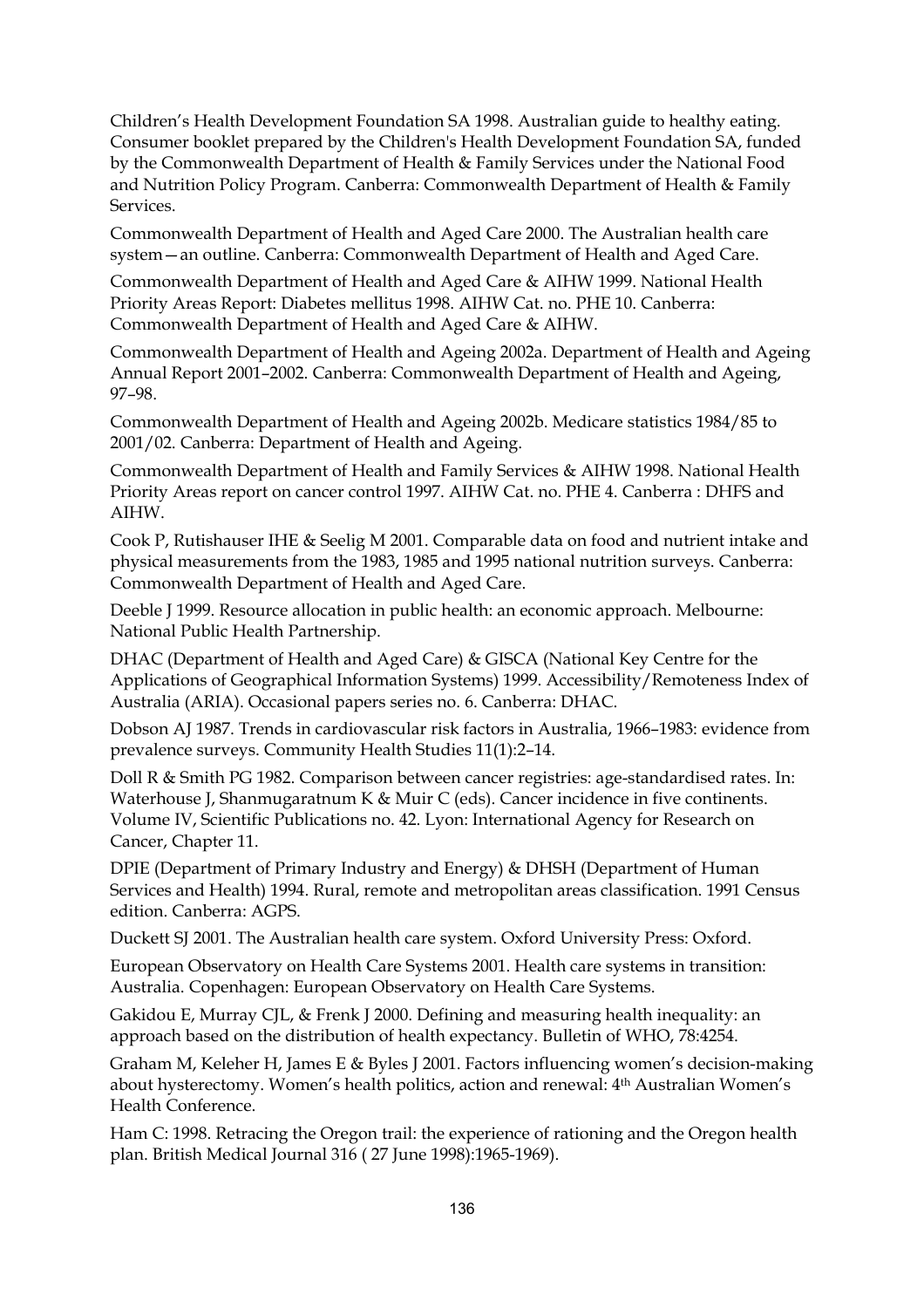Harding A 2001. Income inequality trends in the 1980s and 1990s. NSW Public Health Bulletin. 12: 134–136.

Hill D, White V & Effendi Y 2002. Changes in the use of tobacco among Australian secondary students: results of the 1999 prevalence study and comparison with earlier years. Australian and New Zealand Journal of Public Health 26(2):156–163.

Holland WW, Fitzgerald AP, Hildrey SJ & Phillips SJ 1994. Heaven can wait. Journal of Public Health Medicine 16(3):321–330.

Hu FB, Stampfer MJ, Manson JE, Grodstein F, Colditz GA, Speizer FE, et al. 2000. Trends in the incidence of coronary heart disease and changes in diet and lifestyle in women. New England Journal of Medicine 243: 530–7.

Hull B, Lawrence G, MacIntyre CR & McIntyre P 2001. Immunisation coverage: Australia 2001. Accuracy of the Australian Childhood Immunisation Register in estimating coverage at 12 and 24 months of age. Sydney: National Centre for Immunisation Research and Surveillance of Vaccine Preventable Diseases.

Hunink MGM, Goldman L & Tosteson ANA 1997. The recent decline in mortality from coronary heart disease, 1980–1990: the effect of secular trends in risk factors and treatment. Journal of the American Medical Association 27:535–542

Law MG 1999. Hepatitis C viral infection: modelling the hepatitis C virus epidemic in Australia. Journal of Gastroenterology and Hepatology 14:1100–1107.

Lerer LB, Lopez AD, Kjellstrom T & Yach D 1998. Health for all: analyzing health status and determinants. World Health Statistics Quarterly 1998; 51(1):7–20.

Mackerras D 1998. Evaluation of the strong women, strong babies, strong culture program: results for the period 1990–1996 in the three pilot communities. Darwin: Menzies School of Health Research.

Marks GC, Rutishauser IHE, Webb K & Picton P 2001. Key food and nutrition data Australia 1990–1999. Canberra: Commonwealth Department of Health and Aged Care.

McDonald P 1995. Families in Australia: a socio-demographic perspective. Melbourne: Australian Institute of Family Studies.

Murray CJL & Lopez AD (eds) 1996. The global burden of disease: a comprehensive assessment of mortality and disability from diseases, injuries and risk factors in 1990 and projected to 2020. In: Global burden of disease and injury, Vol. 1. Cambridge, MA: Harvard School of Public Health on behalf of WHO.

National Aboriginal and Torres Strait Islander Nutrition Working Party 2001. National Aboriginal and Torres Strait Islander nutrition strategy and action plan 2000 to 2010 and first phase activities 2000 to 2003. Canberra: National Public Health Partnership.

National Center for Health Statistics 2002. Health, United States, 2002. With chartbook on trends in the health of Americans. Hyattsville, Maryland: National Center for Health Statistics.

National Centre for Immunisation Research and Surveillance of Vaccine Preventable Diseases 2002. Vaccine preventable diseases and vaccination coverage in Australia, 1999– 2000: supplement, by McIntyre P. et al. Canberra: Communicable Diseases Intelligence, Communicable Diseases Network Australia, Department of Health and Aged Care.

National Centre in HIV Epidemiology and Clinical Research 2002. HIV/AIDS, viral hepatitis and sexually transmissible infections in Australia Annual Surveillance Report 2002. Sydney: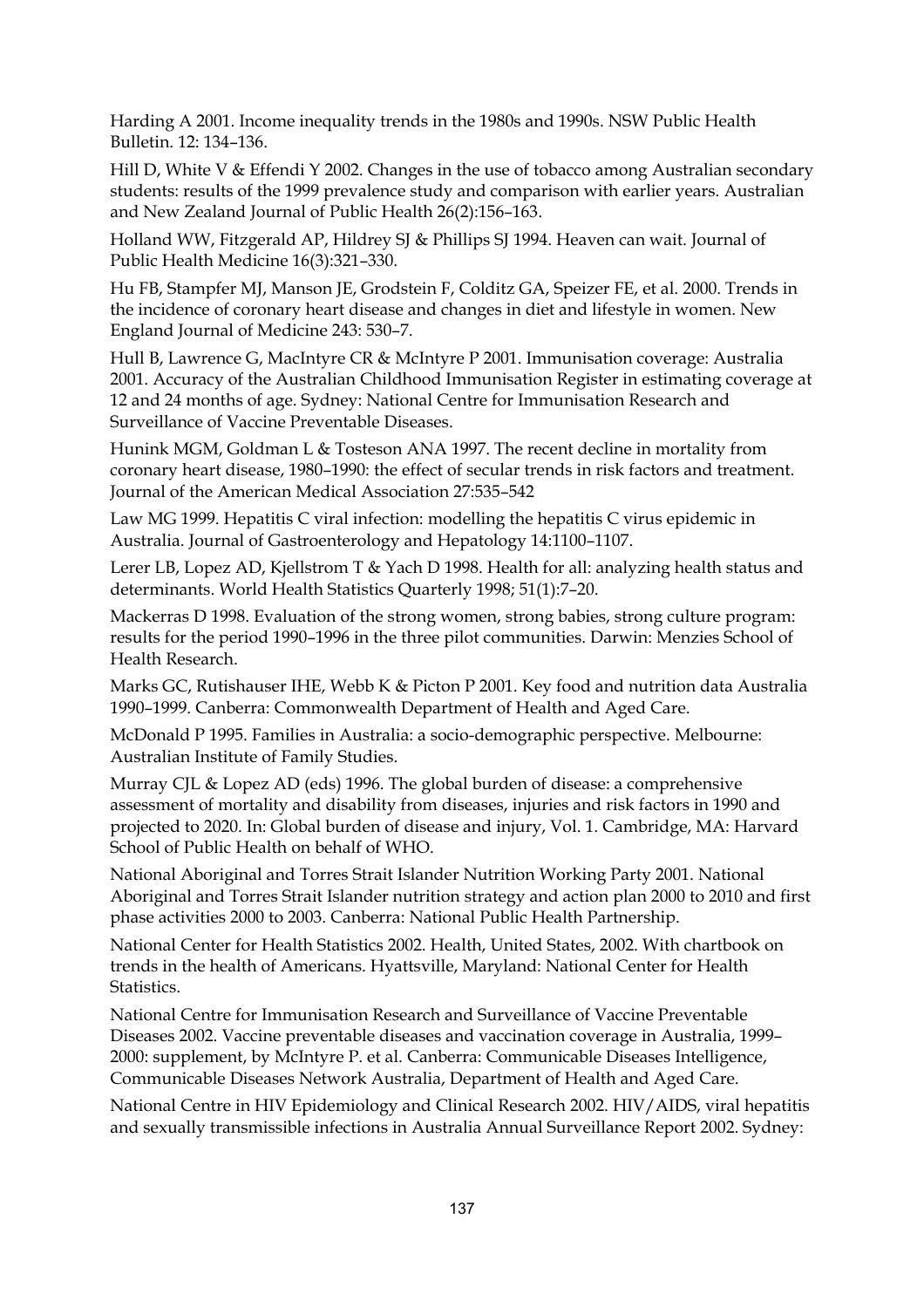National Centre in HIV Epidemiology and Clinical Research, The University of New South Wales.

National Drug Strategy 2002. Environmental tobacco smoke in Australia. National tobacco strategy 1999 to 2002–03. Occasional paper. Canberra: Commonwealth Department of Health and Ageing.

National Prescribing Service Limited 2003. Prescribing practice review—PPR—for general practice: PPR 21—antibiotic prescribing in general practice. Available at: <http://www.nps.org.au>.

NCQA (National Committee on Quality Assurance [USA]) 2002. The state of health care quality. Available at <www.ahrq.gov>.

NHMRC (National Health and Medical Research Council) 1997a. Acting on Australia's weight: a strategic plan for the prevention of overweight and obesity. Canberra: AGPS.

NHMRC 1997b. The health effects of passive smoking: a scientific information paper. Canberra: AGPS.

NHMRC 1999. Review of water fluoridation and fluoride intake from discretionary fluoride supplements. Canberra: NHMRC.

NHMRC 2001. Australian alcohol guidelines: health risks and benefits. Canberra: NHMRC.

NHMRC 2002. The Australian Immunisation Handbook 7th Edition. Canberra: NHMRC

NHMRC 2003. Dietary guidelines for Australian adults. Canberra: NHMRC.

New Zealand Ministry of Health 1999. Our health, our future: The Health of New Zealanders 1999. Wellington: New Zealand Ministry of Health.

NHPC (National Health Performance Committee) 2001. National Health Performance Framework Report. Brisbane: Queensland Health*.* 

NHPC 2000. Measuring Performance in the Australian Health System. Towards a National Performance Assessment Framework. Brisbane: Queensland Health*.* 

NHPC 2001. National Report on Health Sector Performance Indicators, 2001. Brisbane: Queensland Health*.* 

NSW Department of Health 2002. The health of the people of New South Wales—report of the Chief Health Officer. Sydney: NSW Department of Health, Public Health Division. Available at: http://www.health.nsw.gov.au/public-health/chorep/toc/pre\_foreword.htm. Accessed (April 2003).

NSW Department of Health in press. Report of 2002 New South Wales Health Survey. Sydney: NSW Department of Health.

OECD (Organisation for Economic Co-operation and Development) 2002. OECD Health Data 2002, 4th edition: a comparative analysis of 30 countries (CD-ROM). Paris: OECD.

OECD 2003a. Health at a glance 2003. Paris: OECD.

OECD 2003b. OECD Health Data 2003, 5th edition: a comparative analysis of 30 countries (CD-ROM). Paris: OECD.

Or Z 2000. Exploring the effects of healthcare on mortality across OECD countries. OECD Labour Market and Social Policy Occasional Papers no. 46. Paris: OECD.

Parkin DM, Whelan SL, Ferlay J et al. 1997. Cancer incidence in five continents, Volume VII. IARC Scientific Publications no. 143. Lyon: International Agency for Research on Cancer.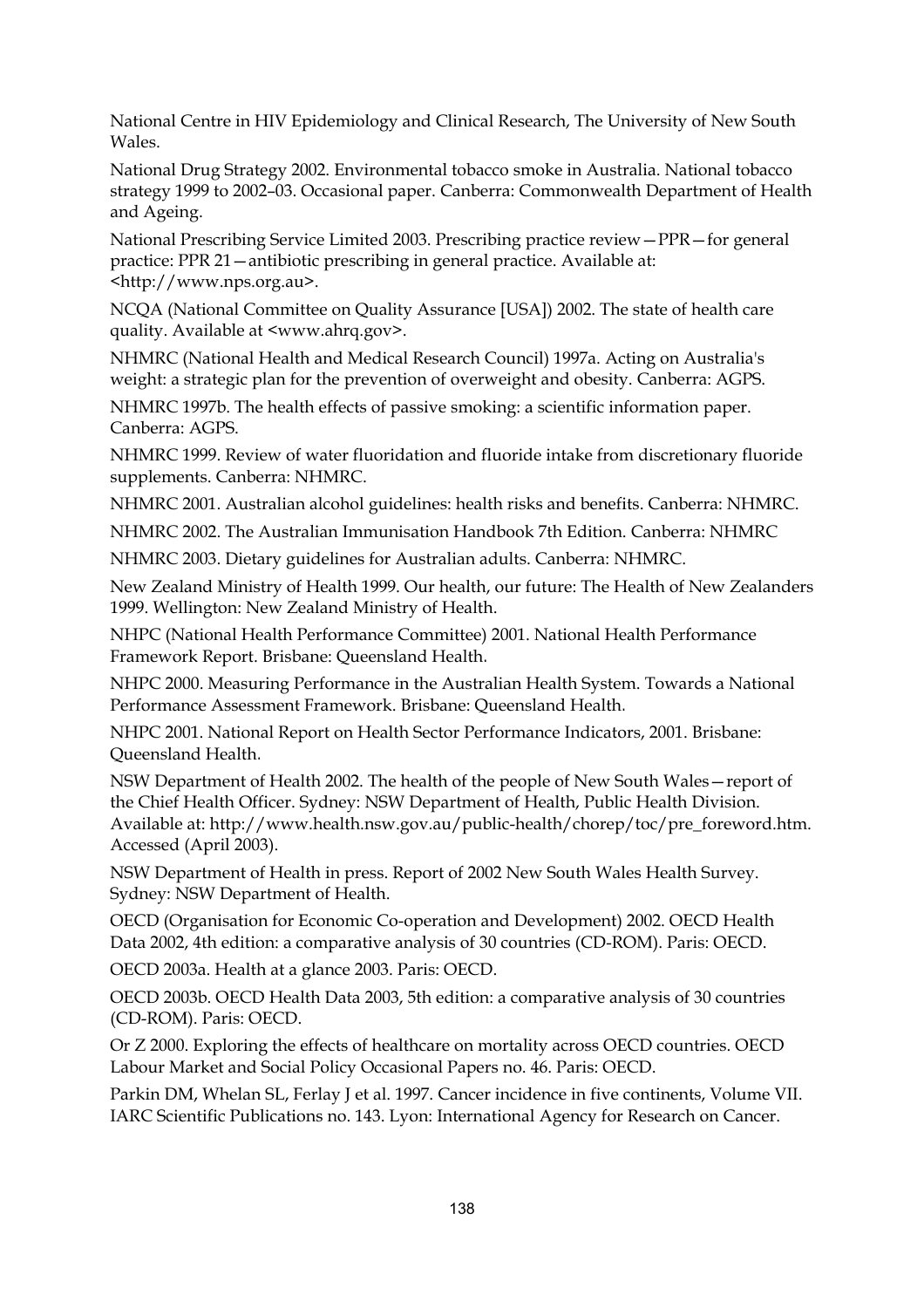Public Health Division, Victorian Department of Human Services 1999. Victorian Burden of Disease study: Morbidity, 1999. Melbourne: Victorian Department of Human Services.

Sainsbury P & Harris L 2001. Health inequalities: something old, something new. NSW Public Health Bulletin 12:117–119.

SCRCSSP (Steering Committee for the Review of Commonwealth/State Service Provision) 2002. Report on government services 2002. Canberra: AusInfo.

SCRCSSP 2003. Report on government services 2003. Canberra: Productivity Commission.

Smith P 2002. Developing composite indicators for assessing health system efficiency. In OECD 2002. "Measuring up": improving health systems performance in OECD countries. Proceedings of the Ottawa Conference, November 2001. Paris: OECD.

Stephenson J, Bauman A, Armstrong T, Smith B & Bellew B 2000. The costs of illness attributable to physical activity on mortality in Australia: a preliminary study. Canberra: Commonwealth Department of Health and Aged Care and the Australian Sports Commission.

Strategic Intergovernmental Nutrition Alliance of the National Public Health Partnership 2001. Eat well Australia: an agenda for action for public health nutrition 2000 to 2010. Canberra: National Public Health Partnership.

Taylor J 2003. Indigenous Australians: the first transformation. In: Khoo SE & McDonald P (eds). The transformation of Australia's population 1970–2030. Sydney: University of New South Wales Press.

Taylor R 2003. Halving deaths from cervical cancer. NSW Public Health Bulletin 14(3):55–56.

Therapeutic Guidelines Ltd. 2000. Therapeutic guidelines for antibiotics, version 11. North Melbourne, Victoria: Therapeutic Guidelines Ltd.

Tobias M & Jackson G 2001. Avoidable mortality in New Zealand, 1981–97. Australian and New Zealand Journal of Public Health 25:12–20.

Turrell G & Mathers CD 2000. Socioeconomic status and health in Australia. Medical Journal of Australia 172:434–8.

UCSF–Stanford University Evidence-based Practice Center 2001. Refinement of the HCUP Quality Indicators (Technical Review 4). AHRQ Publication no. 01-0035. Rockville, MD: Agency for Healthcare Research and Quality, US Department of Health and Human Services.

United Kingdom Department of Health 2002. NHS performance indicators. National figures: February 2002. London: UK Department of Health.

United Kingdom Department of Health 1999. Performance Assessment Framework. London: UK Department of Health.

Victorian Government Department of Human Services 2002. The Victorian ambulatory care sensitive conditions study. Melbourne: Victorian Government Department of Human Services.

Wagstaff A & van Doorslaer E 2000. Income inequality and health: what does the literature tell us? Annual Review of Public Health 2000 21:543–67.

Weissman JS, Gatsonis C & Epstein AM 1992. Rates of avoidable hospitalization by insurance status in Massachusetts and Maryland. JAMA 268(17):2388–94.

WHO (World Health Organization) 2002a. Life tables for 191 countries for 2001. Geneva: WHO. Available at: http://www3.who.int/whosis/life\_tables/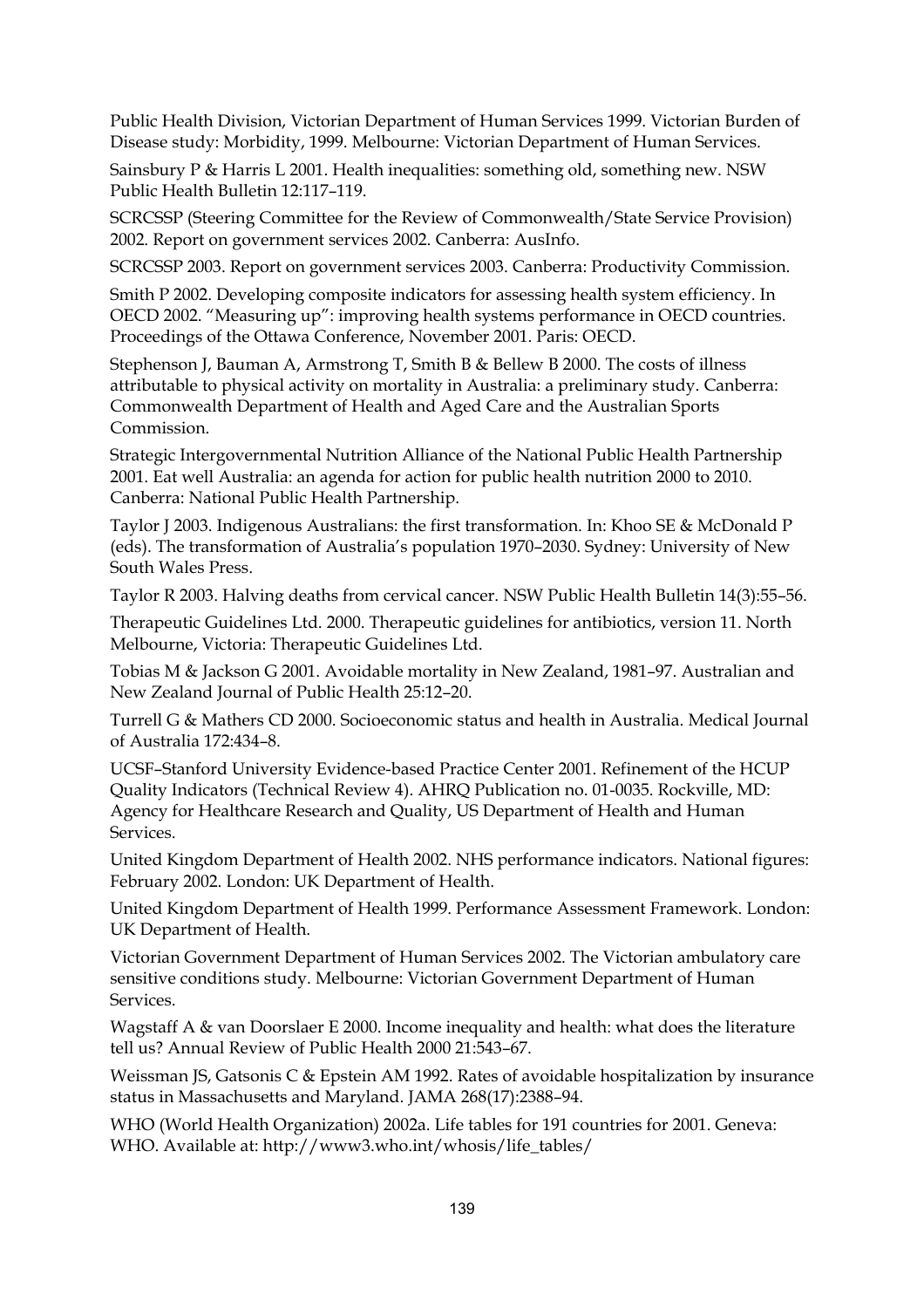WHO 2002b. The World Health Report 2002: Reducing risks, promoting healthy life. Geneva: WHO.

WHO 2000. The World Health Report 2000: Health systems: improving performance. Geneva: WHO.

Wood E, Sallar AM, Schechter MT & Hogg RS 1999. Social inequalities in male mortality amenable to medical intervention in British Columbia. Social Science & Medicine 48:1751–58.